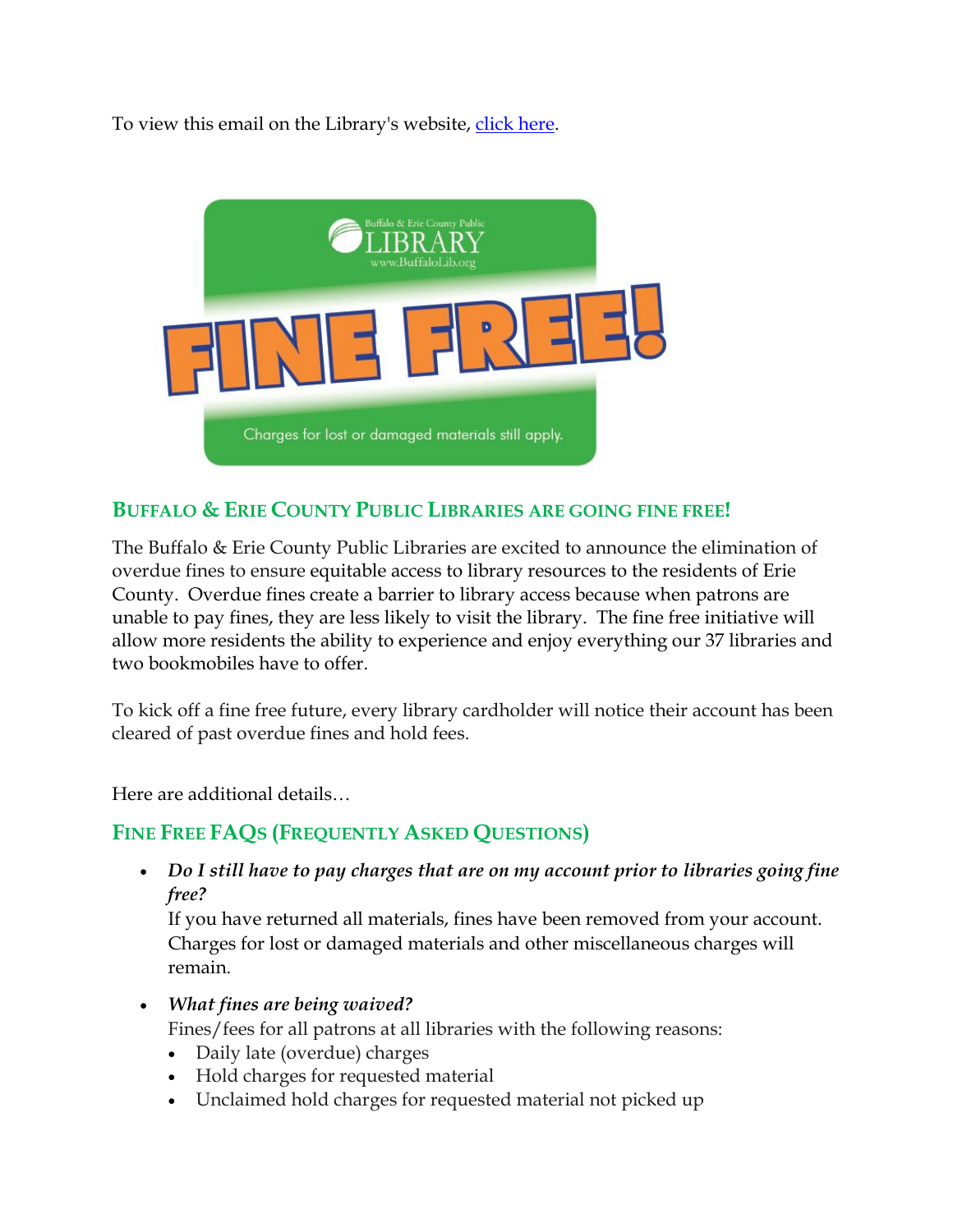• Lost library card charges

### • *Why do I still have a balance on my account?*

While the Library is waiving most charges, those for lost or damaged materials and other miscellaneous charges will remain.

#### • *How will the Library get people to return borrowed materials?*

"No fines" does not mean "no responsibility." Materials will still have due dates and patrons are expected to return materials on time. Other libraries who have removed overdue fines have reported no significant impact on material return rates. **Additionally, materials that are 21 days (change from 35 days) overdue are assumed lost and patrons will be charged for replacement and processing costs.**

#### • *When are patron accounts BLOCKED?* Patron accounts will be blocked when they reach \$50.01 in charges and/or when 15 or more items become overdue.

#### • *Will I still receive reminders about returning materials?*

Yes, via email or phone, based on your preferred method of contact. The Library will now be implementing three (3) autorenewals for eligible items:

- The Library will send an email/phone message to indicate whether a renewal has been successful or has failed. Failed renewals mean that the 3 time renewal limit has been reached and/or the material has a waiting list and cannot be renewed.
- Items will be renewed from due date rather than date of renewal.
- Patrons can renew items (by phone, online, etc.) ONLY within 2 days of due date.
- Staff can continue to renew items for patrons anytime.

# • *What library charges remain?*

Charges for library services and products such as copying, printing, material replacement costs, and other miscellaneous charges remain.

• *I've always thought of paying my fines as my donation to the Library. Can I still donate?*

Yes! Now and in the future, donations to the Library can be made through the **[Buffalo & Erie County Public Library website](https://ways2give.buffalolib.org/page.redir?target=https%3a%2f%2fwww.buffalolib.org%2fdonate&srcid=8037&srctid=1&erid=8259149&trid=6916f79e-777b-4aee-a871-327beec75776)**. Donations will support critical Library programs and services.

• *Why now?* 

In recent years, Library System Administration has studied fine free programs already in place in other parts of the state and country. A major study of the